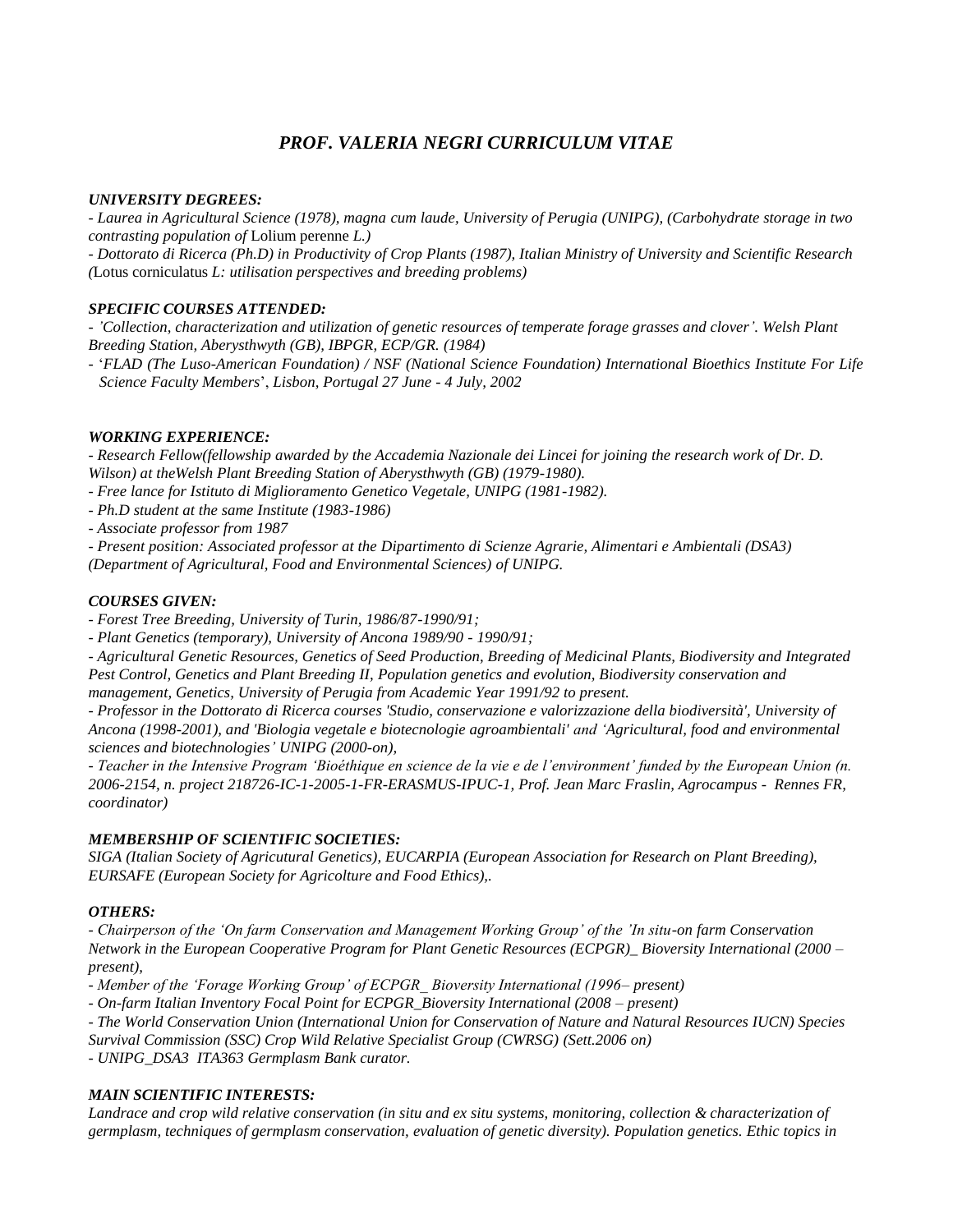*biodiversity conservation. Breeding systems, pulses, neglected crops, forages.* 

# *PUBLICATIONS: 204.*

### *INTERNATIONAL RESEARCH GRANTS OBTAINED*

*- 2007 - 2011 'An integrated European in situ management workplan: implementing genetic reserves and on farm concepts (AEGRO)',* EC project 057 AGRI GEN RES 870/2004 contract n. AGRI-2006-0396, *(*coordinator Dr. Lothar Frese, Federal Center for Breeding Research on Cultivated Plants, Quedlinburg, DE*). Role: Workpackage Leader.*

*- 2008-2009 'Sharing information on On farm - in garden research and coordination Institutions and their contact points: a web available database.* Convenzione fra Bioversity International (Maccarese, Roma) e Dipartimento di Biologia Applicata, International project code 7203EU-F09017 (contact person for Bioversity International: Dr. J. Engels*).*

*- 2010-2012 'Identificazione di geni e di regioni genomiche coinvolte nei processi di adattamento durante la domesticazione e l'introduzione in Europa di Phaseolus vulgaris L.: mappatura per associazione di geni candidati nel controllo della fioritura'.* (coordinator Prof. G. Attene, UNISS) PRIN Cofin MIUR, prot 20083PFSXA\_004. *Role: Workpackage Leader.*

*- 2010-2014 'Strategies for Organic and Low-input Integrated Breeding And Management (SOLIBAM)'* EC FP7-KBBE-2009-3 (coordinator Dr. Veronique Chable, INRA, Rennes, FR), GA n. 245058. *Role: Partner.*

*- 2011-2013 'Novel characterization of crop wild relative and landrace resources as a basis for improved crop breeding'*  PGR-SECURE EC FP-KBBE-2010-103 (coordinator Prof. N. Maxted, University of Birmingham, UK), GA 266394. *Role: Workpackage Leader.*

*- 2017-2019 'Networking, parterniship and tools to enhance in situ conservation of European plant genetic resources' (FARMERS PRIDE) H2020-SFS-2017-1, Topic: SFS-04-2017, GA774271, coord. N. Maxted, University of Birmingham, Role: Workpackage Leader.*

### *STUDENT RESEARCH PROJECTS MOST RECENTLY SURPERVISED*

| Degree: Ph.D Agricultural, food and environmental sciences and biotechnologies (3 year course) |                                                                                                             |                                                                                                     |  |  |
|------------------------------------------------------------------------------------------------|-------------------------------------------------------------------------------------------------------------|-----------------------------------------------------------------------------------------------------|--|--|
| Year                                                                                           | <b>Student</b><br>Title                                                                                     |                                                                                                     |  |  |
| 2015                                                                                           | L. Caproni<br>Common bean diversity evolution under a sustainable management system                         |                                                                                                     |  |  |
| 2010                                                                                           | Common bean flowering determinism, population changes under different environments and breeding<br>C. Tissi |                                                                                                     |  |  |
| for organic agriculture                                                                        |                                                                                                             |                                                                                                     |  |  |
| 2010                                                                                           | S. Cancaleoni                                                                                               | Brassica oleracea L. epigenetics, population changes under different environments and               |  |  |
| breeding for organic agriculture.                                                              |                                                                                                             |                                                                                                     |  |  |
| 2010                                                                                           | L. Panella                                                                                                  | Crop wild relatives of Italy: development of a conservation strategy.                               |  |  |
| 2006                                                                                           | G. Spataro                                                                                                  | Isatis tictoria L. populations from Eurasia: morphological and genetic characterization.            |  |  |
| 2005                                                                                           | <b>B.</b> Tiranti                                                                                           | Italian P. vulgaris landraces: genetic diversity, population structure and conservation             |  |  |
| strategies.                                                                                    |                                                                                                             |                                                                                                     |  |  |
| 2005                                                                                           | P. Arcaleni                                                                                                 | Genetic diversity and structure of wild and domesticated populations of P. coccineus.               |  |  |
|                                                                                                |                                                                                                             | Degree: Laurea Agricultural Science (5 year course)                                                 |  |  |
| Year                                                                                           | <b>Student</b>                                                                                              | Title                                                                                               |  |  |
| 2017                                                                                           | Fabio Ascarini                                                                                              | Popolazioni costiere ed interne del progenitore selvatico di Beta vulgaris L. In Italia             |  |  |
|                                                                                                | centrale (LM Sviluppo Rurale Sostenibile)                                                                   |                                                                                                     |  |  |
| 2017                                                                                           |                                                                                                             | Francesco Iaconisi Iscrizione al registro varietale di una varietà di orzo (Hordeum vulgare L.) per |  |  |
| l'agricoltura sostenibile (LM Sviluppo Rurale Sostenibile).                                    |                                                                                                             |                                                                                                     |  |  |
| 2015                                                                                           | Maya Melisa Unmole                                                                                          | Identificazione di linee di orzo (Hordeum vulgare L.) per l'agricoltura a basso                     |  |  |
| input in ambienti divers                                                                       |                                                                                                             |                                                                                                     |  |  |
| 2011                                                                                           | $D. F\grave{e}$                                                                                             | Methylation profiles in Brassica oleracea L.: modifications across time and space                   |  |  |
| 2007                                                                                           | G. Manilia                                                                                                  | Diversity levels in European and Asiatic populations of Isatis tinctoria L                          |  |  |
| 2006                                                                                           | M. Sordi                                                                                                    | Plant populations linked to traditional use in two Mediterranean environments: a catalogue          |  |  |
| of genetic resources under threat.                                                             |                                                                                                             |                                                                                                     |  |  |
| 2005                                                                                           | E. Caldarola                                                                                                | Genetic characterization and micropropagation of two olive (Olea europea L.) landraces.             |  |  |
| 2004                                                                                           | G. Francolino                                                                                               | Morphological and genetic characterization of Lycopersicon esculentum Mill. Landraces.              |  |  |
| 2003                                                                                           | L. Polegri                                                                                                  | Molecular markers for protecting typical products from landraces: a case study.                     |  |  |
| 2003-                                                                                          | M. de Sanctis                                                                                               | Landraces in Monte Terminillo area: morpho-physiological diversity and social context               |  |  |
| relevant for in situ conservation.                                                             |                                                                                                             |                                                                                                     |  |  |
| 2003                                                                                           | G. Spataro                                                                                                  | Isatis tictoria L: genetic resources of an almost forgotten species.                                |  |  |
| ↑                                                                                              |                                                                                                             |                                                                                                     |  |  |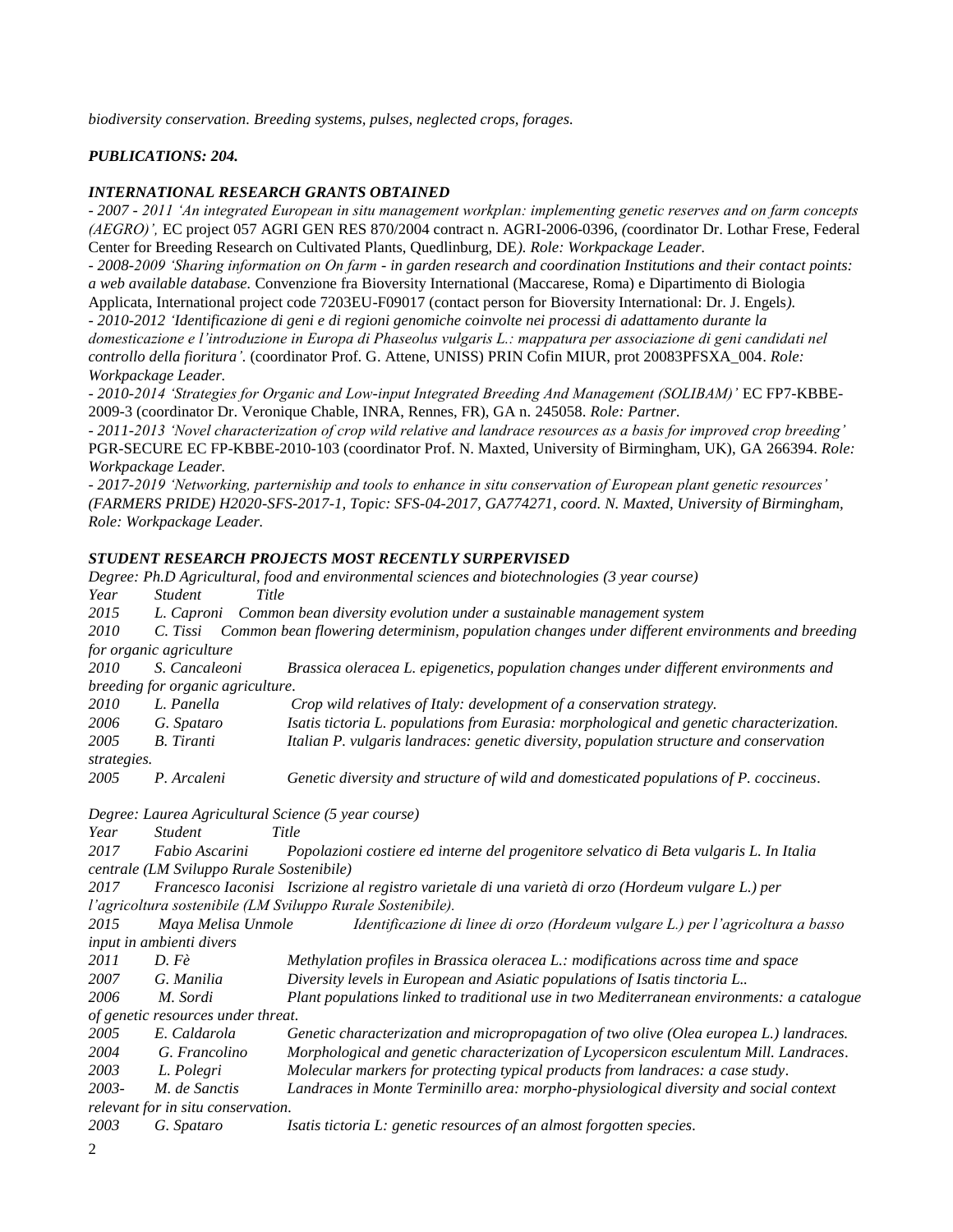*Degree: Laurea Agricultural Science (3 year course)*

*Year Student Title*

*2016 Davide Borgia Il miglioramento genetico evolutivo.*

*Degree: Laurea Biological Science (3 year course)*

| Year | <i>Student</i> | Title |
|------|----------------|-------|
|      |                |       |

*2017 Davide Cutuli Progenitori selvatici di Brassica oleracea L. in Italia.*

*2016 Daniele Cecchetti Determinismo della fioritura nelle piante superiori: caso studio Phaseolus vulgaris L.).*

*2016 Rosario Liberti Informazione genetica e attività di intelligence nel caso di Brembate.*

# *RECENT PUBLICATIONS (in english):*

- SPATARO G., TAVIANI P., **NEGRI V.** 2007 Genetic variation and population structure in Eurasian collection of *Isatis tinctoria* L. Genetic Resources and Crop Evolution, 54:573-584. ISSN: 0925-9864 (Paper) 1573-5109 (Online) DOI: 10.1007/s10722-006-0014-4
- **NEGRI V**. 2007 Ethical Issues In Agro-Biodiversity Conservation. In 'Bioethics in life and environmental sciences' (Jean-Marc Fraslin coord), Brumar, Timisoara, pp 169-179.ISBN 978-973-602-252-4
- **NEGRI V.,** BRANCA F., CASTELLINI G. 2007 Integrating wild plants and landrace conservation in farming systems: a perspective from Italy. In Crop Wild Relatives (N Maxted et al eds) First International Conference on Crop Wild Relative Conservation and Use, Agrigento, Sicily, Italy – 14-17 September 2005. CABI publ. Wallingford, UK pp 392-402.
- SPATARO G., **NEGRI V.** 2008 (online 2007)- Assessment of *Isatis tinctoria* L. reproductive system. Euphytica 159:229–231 DOI 10.1007/s10681-007-9479-2
- TIRANTI B., **NEGRI V.** 2007 Selective micro-environmental effects play a role in shaping genetic diversity and structure in a *Phaseolus vulgaris* L. landrace: implications for *on-farm* conservation. Molecular Ecology 16: 4942-4955. DOI 10.1111/j.1365-294X.2007.03566.x.
- MAZZUCATO A., PAPA R., BITOCCHI E., MOSCONI P., NANNI L., **NEGRI V.,** PICARELLA E.M., SILIGATO F., SORESSI G.P., TIRANTI B., VERONESI F. - 2008 (on line 2007) Genetic diversity, structure and marker-trait associations in a collection of tomato (*Solanum lycopersicum* L.) Italian landraces. Theoretical and Applied Genetics 116: 657-669. DOI 10.1007/s00122-007-0699-6
- SPATARO G., **NEGRI V.** 2008 (Online2007) Adaptability and variation in *Isatis tinctoria* L.: a new crop for Europe. Euphytica 163: 89-102. DOI 10.1007/s10681-007-9604-2
- **NEGRI V.** N. MAXTED AND VETELAINEN, M. 2009 European landrace conservation: an introduction. In: (Vetelainen, M., Negri V. and N. Maxted eds.) 'European Landraces: On-farm Conservation, Management and Use'. Bioversity Technical Bulletin No. 15, Bioversity International, Bioversity International publ., Rome, Italy, pp 1-22 ISBN 978-92-9043-805-2, also available at [http://www.bioversityinternational.org/index.php?id=19&user\\_bioversitypublications\\_pi1\[showUid\]=3252](http://www.bioversityinternational.org/index.php?id=19&user_bioversitypublications_pi1%5bshowUid%5d=3252)
- MAXTED N., **NEGRI V.**, VETELAINEN, M 2009 Landrace Inventories: Needs and Methodologies. In: (Vetelainen, M., Negri V. and N. Maxted eds.) 'European Landraces: On-farm Conservation, Management and Use'. Bioversity Technical Bulletin No. 15, Bioversity International publ., Rome, Italy, pp 45-52 ISBN 978- 92-9043-805-2. also available at a set at a set at a set and a set at a set at a set at a set at a set at a set at a set at a set at a set at a set at a set at a set at a set at a set at a set at a set at a set at a set at [http://www.bioversityinternational.org/index.php?id=19&user\\_bioversitypublications\\_pi1\[showUid\]=3252](http://www.bioversityinternational.org/index.php?id=19&user_bioversitypublications_pi1%5bshowUid%5d=3252)
- PORFIRI O., COSTANZA M.T., **NEGRI V.** 2009 Landrace Inventories in Italy and the Lazio Region Case Study. In: (Vetelainen, M., Negri V. and N. Maxted eds.) 'European Landraces: On-farm Conservation, Management and Use'. Bioversity Technical Bulletin No. 15, Bioversity International publ., Rome, Italy, pp 117-123 ISBN 978-92-9043-805-2, also available at [http://www.bioversityinternational.org/index.php?id=19&user\\_bioversitypublications\\_pi1\[showUid\]=3252](http://www.bioversityinternational.org/index.php?id=19&user_bioversitypublications_pi1%5bshowUid%5d=3252)
- **NEGRI V.** 2009 'Fagiolina' (*Vigna unguiculata* subsp. *unguiculata* (L) Walp.) from Trasimeno Lake (Umbria Region, Italy): a case study. In: (Vetelainen, M., Negri V. and N. Maxted eds.) 'European landrace conservation', Bioversity Technical Bulletin No. 15, Bioversity International publ., Rome, Italy, pp 177-182 ISBN 978-92-9043-805-2, also available at [http://www.bioversityinternational.org/index.php?id=19&user\\_bioversitypublications\\_pi1\[showUid\]=3252](http://www.bioversityinternational.org/index.php?id=19&user_bioversitypublications_pi1%5bshowUid%5d=3252)
- LORENZETTI F., **NEGRI V.** 2009 The European seed legislation on conservation varieties. In: (Vetelainen, M., Negri V. and N. Maxted eds.) 'European Landraces: On-farm Conservation, Management and Use'.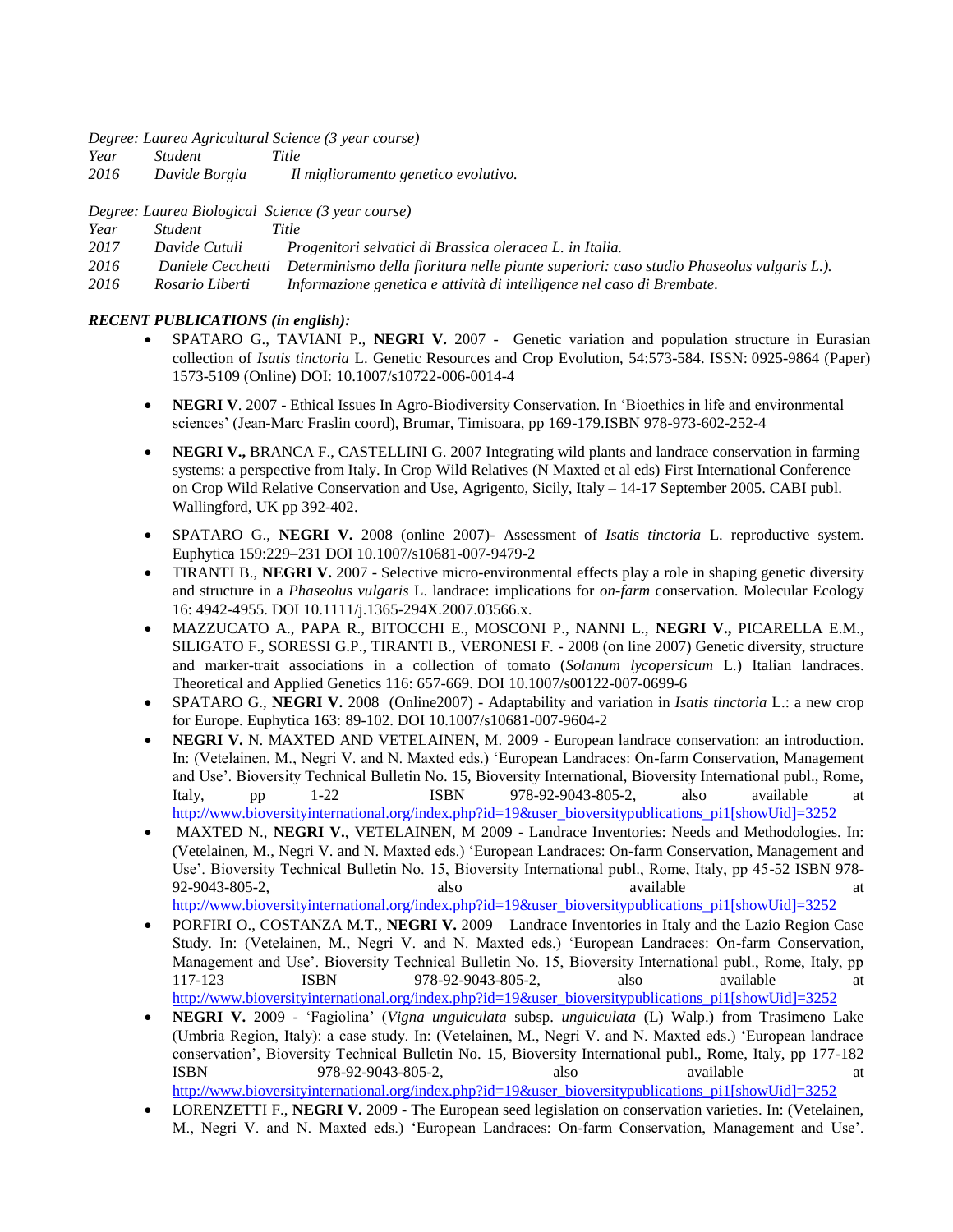Bioversity Technical Bulletin No. 15, Bioversity International publ., Rome, Italy, pp 287-295 ISBN 978-92- 9043-805-2, also available at a set and a set and a set also available at a set and a set and a set and a set and a set and a set and a set and a set and a set and a set and a set and a set and a set and a set and a set an

- [http://www.bioversityinternational.org/index.php?id=19&user\\_bioversitypublications\\_pi1\[showUid\]=3252](http://www.bioversityinternational.org/index.php?id=19&user_bioversitypublications_pi1%5bshowUid%5d=3252)
- LORENZETTI F, LORENZETTI S., **NEGRI V.** 2009 The Italian law on conservation varieties and the National implementation of the EU Directive 2008/62 EC In: (Vetelainen, M., Negri V. and N. Maxted eds.) 'European Landraces: On-farm Conservation, Management and Use'. Bioversity Technical Bulletin No. 15, Bioversity International publ., Rome, Italy, pp 300-304 ISBN 978-92-9043-805-2, also available at [http://www.bioversityinternational.org/index.php?id=19&user\\_bioversitypublications\\_pi1\[showUid\]=3252](http://www.bioversityinternational.org/index.php?id=19&user_bioversitypublications_pi1%5bshowUid%5d=3252)
- VETELAINEN, M MAXTED N., **NEGRI V.** 2009 An European Strategic Approach to Conserving Crop Landraces. In: (Vetelainen, M., Negri V. and N. Maxted eds.) 'European Landraces: On-farm Conservation, Management and Use'. Bioversity Technical Bulletin No. 15, Bioversity International publ., Rome, Italy, pp 305-325 ISBN 978-92-9043-805-2 also available at [http://www.bioversityinternational.org/index.php?id=19&user\\_bioversitypublications\\_pi1\[showUid\]=3252](http://www.bioversityinternational.org/index.php?id=19&user_bioversitypublications_pi1%5bshowUid%5d=3252)
- **NEGRI V.** 2009 **-** Possible incentives to home garden maintenance: comparing possibilities and raising awareness among farmers. In (Bailey A., Eyzaguirre P., Maggioni L., eds) Crop Genetic Resources in European Home Gardens, Proc. of the ECP/GR \_ Bioversity International related Workshop, Ljubliana, (Sl) October 3-4, 2007. Bioversity International, Rome, I, pp 72-80 ISBN 978-92-9043-810-6
- **NEGRI V.,** POLEGRI L. 2009 Genetic diversity in home gardens in Umbria: a cowpea case study. In (Bailey A., Eyzaguirre P., Maggioni L., eds) Crop Genetic Resources in European Home Gardens, Proc. of the ECP/GR \_ Bioversity International related Workshop, Ljubliana, (Sl) October 3-4, 2007. Bioversity International, Rome, I, pp 55-61 ISBN 978-92-9043-810-6
- GALLUZZI G., EYZAGUIRRE P., **NEGRI V**. 2009 Uncovering European home gardens. their human and biological features and possible contribution to the conservation of agro-biodiversity. In (Bailey A., Eyzaguirre P., Maggioni L., eds) Crop Genetic Resources in European Home Gardens, Proc. of the ECP/GR \_ Bioversity International related Workshop, Ljubliana, (Sl) October 3-4, 2007. Bioversity International, Rome, I, pp 8-10 ISBN 978-92-9043-810-6
- POLEGRI L., **NEGRI V**. 2010 Molecular markers for promoting agro-biodiversity conservation: a case study from Italy. How cowpea landraces were saved from extinction. Genetic Res Crop Evol. **57: 867-**880 DOI: 10.1007/s10722-009-9526-z
- ANGIOI S.A., RAU D., ATTENE G., NANNI L., BELLUCCI E., LOGOZZO G., **NEGRI V**., SPAGNOLETTI ZEULI P.L., PAPA R. 2010 - Beans in Europe: origin and structure of the European landraces of *Phaseolus vulgaris* L. Theoretical Applied Genetics. DOI 10.1007/s00122-010-1353-2.
- **NEGRI V.,** TIRANTI B.,- 2010Effectiveness of *in situ* and *ex situ* conservation of crop diversity. What a *Phaseolus vulgaris* L. landrace case study can tell us. Genetica 138, Issue 9: 985\_998 DOI: 10.1007/s10709- 010-9485-5
- GALLUZZI G., EYZAGUIRRE P., **NEGRI V**. 2010 Home gardens: neglected hotspots of agro-biodiversity and cultural diversity. Biodiversity and Conservation 19: 3635-3654, DOI 10.1007/s10531-010-9919-5
- GALLUZZI G., **NEGRI V**. 2010 Contribution of backyard gardens to conservation of biological and cultural diversity and to human well- being. Acta Horticulturae (ISHS) 881:179-183 ISBN978-90-66056-43-5, ISSN 0567-7572,http://www.actahort.org/books/881/881\_22.htm
- SPATARO G., TIRANTI B., ARCALENI P., BELLUCCI E., ATTENE G., PAPA R., SPAGNOLETTI ZEULI P., **NEGRI V**., 2011 - Genetic diversity and structure of a worldwide collection of *Phaseolus coccineus* L. Theoretical and Applied Genetics 122: 1281 -– 1291 DOI 10.1007/s00122-011-1530-y
- MAXTED N., Z.I. AKPAROV, M. ARONSSON, Å. ASDAL, A. AVAGYAN, B. BARTHA, D. BENEDIKOVÁ, T. BERISHVILI, R. BOCCI, J. COP, T. CURTIS, K. DAUGSTAD, S. DIAS, M.C. DUARTE, S. DZMITRYEVA, J. ENGELS, N. FERANT, P. FREUDENTHALER, L. FRESE, R. HADAS, L. HOLLY, A. IBRALIU, J.M. IRIONDO ALEGRÍA, S. IVANOVSKA, C. KIK, H. KORPELAINEN, T. JINJIKHADZE, G. KAMARI, S.P. KELL, K. KRISTIANSEN, A. KYRATZIS, J. LABOKAS, L. MAGGIONI, J. MAGOS BREHM, E. MALOUPA, J.J.R. MARTINEZ, P.M.R. MENDES MOREIRA, M. MUSAYEV, P. ORPHANIDOU, M. RADUN, P. RALLI, D. SANDRU, K. SARIKYAN, B. SCHIERSCHER-VIRET, Z. STEHNO, T. STOILOVA, S. STRAJERU, T. SMEKALOVA, A. TAN, G. VOROSVARY, M. VETELÄINEN, R. VÖGEL and **V. NEGRI** 2012 - Current and future threats and opportunities facing European crop wild relative and landrace diversity. In: Maxted, N., Dulloo, M.E., Ford-Lloyd, B.V., Frese, L., Iriondo, J.M. and Pinheiro de Carvalho, M.A.A. (eds). Agrobiodiversity Conservation: Securing the Diversity of Crop Wild Relatives and Landraces. CAB International, Wallingford, UK. pp 333-353.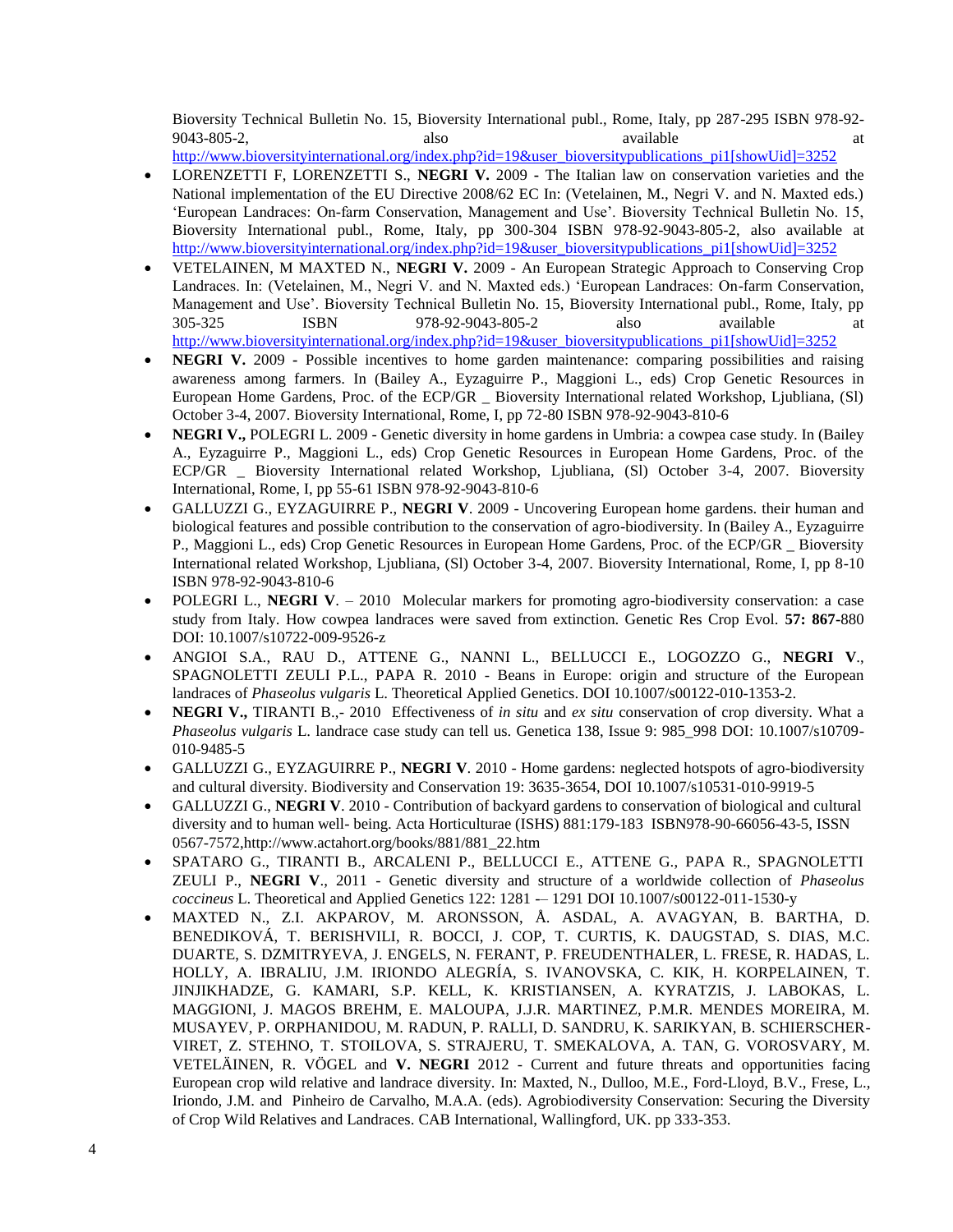- **NEGRI V.**, BAROCCO R., PACICCO L., VERONESI F. VENANZONI R.. 2012 An Approach Towards Prioritising Landrace Rich Areas as A Priority For Protection. In Europe.In: Maxted, N., Dulloo, M.E., Ford-Lloyd, B.V., Frese, L., Iriondo, J.M. and Pinheiro de Carvalho, M.A.A. (eds). Agrobiodiversity Conservation: Securing the Diversity of Crop Wild Relatives and Landraces. CAB International, Wallingford, UK. pp 118- 124.
- **NEGRI V**, FASEOULA D., HEINONEN M., HOLUBEC V., MUSAYEV M, SPATARO G., VETELAINEN M., VOGEL R., 2012 -The European Of Farm Conservation Activities: An Update. In: Maxted, N., Dulloo, M.E., Ford-Lloyd, B.V., Frese, L., Iriondo, J.M. and Pinheiro de Carvalho, M.A.A. (eds). Agrobiodiversity Conservation: Securing the Diversity of Crop Wild Relatives and Landraces. CAB International, Wallingford, UK. pp 327- 332.
- VETELAINEN M., **NEGRI V.**, MAXTED N. 2012 A second look at the European Strategic Approach to Conserving Crop Landraces. In: Maxted, N., Dulloo, M.E., Ford-Lloyd, B.V., Frese, L., Iriondo, J.M. and Pinheiro de Carvalho, M.A.A. (eds), Agrobiodiversity Conservation: Securing the Diversity of Crop Wild Relatives and Landraces. CAB International, Wallingford, UK. pp 181-185.
- FRESE L., BJØRN G.K., BRANCA F., FORD-LLOYD B.V., GERMEIER C.U., IRIONDO J., KATSIOTIS A, KELL S., MAXTED N., **NEGRI V.**, PINHEIRO DE CARVALHO M. 2012 - Genetic reserve conservation of European crop wild relative and landrace diversity. In: Maxted, N., Dulloo, M.E., Ford-Lloyd, B.V., Frese, L., Iriondo, J.M. and Pinheiro de Carvalho, M.A.A. (eds). Agrobiodiversity Conservation: Securing the Diversity of Crop Wild Relatives and Landraces. CAB International, Wallingford, UK. pp1-8.
- **NEGRI V.** 2012 Policies supportive of on-farm conservation and their impact on custodians farmers in Italy. In: Padulosi S., Bergamini N. and Lawrence T. (eds.),On farm conservation of neglected and underutilized species: status, trends and novel approaches to cope with climate change. Proceedings of an International Conference, Frankfurt, 14-16 June 2011. Bioversity International, Rome, pp. 211-216. ISBN 978-92-9043- 907-3
- LANDUCCI, F., PANELLA, L., GIGANTE, D., DONNINI, D., VENANZONI, R., TORRICELLI, R. and **NEGRI, V.** 2012 Floristic and vegetation databases as tools for CWR surveys: a case study from Central Italy. Crop Wild Relative 8 (April 2012): 22-23, ISSN 1742-3694 (Online) (available from [http://www.pgrsecure.bham.ac.uk/sites/default/files/documents/newsletters/CWR\\_Issue\\_8.pdf](http://www.pgrsecure.bham.ac.uk/sites/default/files/documents/newsletters/CWR_Issue_8.pdf)
- Molecular Ecology Resources Primer Development Consortium, ANDRIS M., [ARIAS M.C.,](http://apps.webofknowledge.com/OneClickSearch.do?product=WOS&search_mode=OneClickSearch&colName=WOS&SID=S2h1cbnGpp3Bp93@@3F&field=AU&value=Arias,%20MC) BARTHEL B.L., [BLUHM B.H., BRIED J.,](http://apps.webofknowledge.com/OneClickSearch.do?product=WOS&search_mode=OneClickSearch&colName=WOS&SID=S2h1cbnGpp3Bp93@@3F&field=AU&value=Bluhm,%20BH) [CANAL D., CHEN X.M.,](http://apps.webofknowledge.com/OneClickSearch.do?product=WOS&search_mode=OneClickSearch&colName=WOS&SID=S2h1cbnGpp3Bp93@@3F&field=AU&value=Canal,%20D) [CHENG](http://apps.webofknowledge.com/OneClickSearch.do?product=WOS&search_mode=OneClickSearch&colName=WOS&SID=S2h1cbnGpp3Bp93@@3F&field=AU&value=Cheng,%20P) P., [CHIAPPERO M.B., COELHO M.M.,](http://apps.webofknowledge.com/OneClickSearch.do?product=WOS&search_mode=OneClickSearch&colName=WOS&SID=S2h1cbnGpp3Bp93@@3F&field=AU&value=Chiappero,%20MB)  COLLINS A.B., [DASH M., DAVIS M.C.,](http://apps.webofknowledge.com/OneClickSearch.do?product=WOS&search_mode=OneClickSearch&colName=WOS&SID=S2h1cbnGpp3Bp93@@3F&field=AU&value=Dash,%20M) [DUARTE M., DUBOIS M.P.,](http://apps.webofknowledge.com/OneClickSearch.do?product=WOS&search_mode=OneClickSearch&colName=WOS&SID=S2h1cbnGpp3Bp93@@3F&field=AU&value=Duarte,%20M) [FRANCOSO E., GALMES M.A.,](http://apps.webofknowledge.com/OneClickSearch.do?product=WOS&search_mode=OneClickSearch&colName=WOS&SID=S2h1cbnGpp3Bp93@@3F&field=AU&value=Francoso,%20E)  [GOPAL K., JARNE P.,](http://apps.webofknowledge.com/OneClickSearch.do?product=WOS&search_mode=OneClickSearch&colName=WOS&SID=S2h1cbnGpp3Bp93@@3F&field=AU&value=Gopal,%20K) [KALBE M., KARCZMARSKI L.,](http://apps.webofknowledge.com/OneClickSearch.do?product=WOS&search_mode=OneClickSearch&colName=WOS&SID=S2h1cbnGpp3Bp93@@3F&field=AU&value=Kalbe,%20M) [KIM H., MARTELLA M.B.,](http://apps.webofknowledge.com/OneClickSearch.do?product=WOS&search_mode=OneClickSearch&colName=WOS&SID=S2h1cbnGpp3Bp93@@3F&field=AU&value=Kim,%20H) [MCBRIDE R.S.,](http://apps.webofknowledge.com/OneClickSearch.do?product=WOS&search_mode=OneClickSearch&colName=WOS&SID=S2h1cbnGpp3Bp93@@3F&field=AU&value=Mcbride,%20RS)  **[NEGRI V.,](http://apps.webofknowledge.com/OneClickSearch.do?product=WOS&search_mode=OneClickSearch&colName=WOS&SID=S2h1cbnGpp3Bp93@@3F&field=AU&value=Negri,%20V)** [NEGRO J.J.,](http://apps.webofknowledge.com/OneClickSearch.do?product=WOS&search_mode=OneClickSearch&colName=WOS&SID=S2h1cbnGpp3Bp93@@3F&field=AU&value=Negri,%20V) [NEWELL A.D., PIEDADE A.F.,](http://apps.webofknowledge.com/OneClickSearch.do?product=WOS&search_mode=OneClickSearch&colName=WOS&SID=S2h1cbnGpp3Bp93@@3F&field=AU&value=Newell,%20AD) [PUCHULUTEGUI C., RAGGI L.,](http://apps.webofknowledge.com/OneClickSearch.do?product=WOS&search_mode=OneClickSearch&colName=WOS&SID=S2h1cbnGpp3Bp93@@3F&field=AU&value=Puchulutegui,%20C) [SAMONTE](http://apps.webofknowledge.com/OneClickSearch.do?product=WOS&search_mode=OneClickSearch&colName=WOS&SID=S2h1cbnGpp3Bp93@@3F&field=AU&value=Samonte,%20IE)  [I.E.,](http://apps.webofknowledge.com/OneClickSearch.do?product=WOS&search_mode=OneClickSearch&colName=WOS&SID=S2h1cbnGpp3Bp93@@3F&field=AU&value=Samonte,%20IE) [SARASOLA, J.H., SEE D.R.,](http://apps.webofknowledge.com/OneClickSearch.do?product=WOS&search_mode=OneClickSearch&colName=WOS&SID=S2h1cbnGpp3Bp93@@3F&field=AU&value=Sarasola,%20JH) [SEYOUM S., SILVA M.C.,](http://apps.webofknowledge.com/OneClickSearch.do?product=WOS&search_mode=OneClickSearch&colName=WOS&SID=S2h1cbnGpp3Bp93@@3F&field=AU&value=Seyoum,%20S) [SOLARO C., TOLLEY K.A.,](http://apps.webofknowledge.com/OneClickSearch.do?product=WOS&search_mode=OneClickSearch&colName=WOS&SID=S2h1cbnGpp3Bp93@@3F&field=AU&value=Solaro,%20C) [TRINGALI](http://apps.webofknowledge.com/OneClickSearch.do?product=WOS&search_mode=OneClickSearch&colName=WOS&SID=S2h1cbnGpp3Bp93@@3F&field=AU&value=Tringali,%20MD)  [M.D.,](http://apps.webofknowledge.com/OneClickSearch.do?product=WOS&search_mode=OneClickSearch&colName=WOS&SID=S2h1cbnGpp3Bp93@@3F&field=AU&value=Tringali,%20MD) [VASEMAGI A., XU L.S.,](http://apps.webofknowledge.com/OneClickSearch.do?product=WOS&search_mode=OneClickSearch&colName=WOS&SID=S2h1cbnGpp3Bp93@@3F&field=AU&value=Vasemagi,%20A) [ZANON-MARTINEZ J.I.](http://apps.webofknowledge.com/OneClickSearch.do?product=WOS&search_mode=OneClickSearch&colName=WOS&SID=S2h1cbnGpp3Bp93@@3F&field=AU&value=Zanon-Martinez,%20JI) **2012** - Permanent Genetic Resources added to Molecular Ecology Resources Database 1 February 2012 – 31 March 2012. Molecular Ecology Resources 12, 4: 779-781 DOI: 10.1111/j.1755-0998.2012.03155.x ISSN: 1755-098X, IF (2011) 3.062
- PANELLA L., GIGANTE D., DONNINI D., VENANZONI R., **NEGRI V**. 2012 Progenitori selvatici e forme coltivate di Apiaceae, Chenopodiaceae, Poaceae e Rosaceae: primi risultati per il territorio dell'Umbria (Italia Centrale). Quaderni Botanica Ambientale ed Applicata 23: 3-13. ISSN 1121-3752
- **NEGRI** V., MAXTED N., TORRICELLI R., HEINONEN M., VETELAINEN M., DIAS S. 2012 Descriptors For Web-Enabled National In Situ Landrace Inventories. Pp 18 ISBN 978 88 87652 27 7 (also available at: and a state at a state at a state at a state at a state at a state at a state at a state at a st
	- [www.pgrsecure.bham.ac.uk/sites/default/files/documents/helpdesk/LRDESCRIPTORS\\_PGRSECURE.pdf\)](http://www.pgrsecure.bham.ac.uk/sites/default/files/documents/helpdesk/LRDESCRIPTORS_PGRSECURE.pdf)
- **NEGRI** V., MAXTED N., 2012 PGR Secure Work package 4 'Landrace conservation': introduction and present achievements. Landraces, Issue1: 8-9 ISSN: 2281-2067 (Online) (available from http://www.pgrsecure.bham.ac.uk/sites/default/files/documents/newsletters/Landraces\_Issue\_1.pdf)
- NEGRI V., TORRICELLI R. 2012 Conservation strategies for European crop wild relative and landrace diversity: a joint PGR Secure/ECPGR workshop. Landraces, Issue1: 10-13 ISSN: 2281-2067 (Online) (available from

http://www.pgrsecure.bham.ac.uk/sites/default/files/documents/newsletters/Landraces\_Issue\_1.pdf)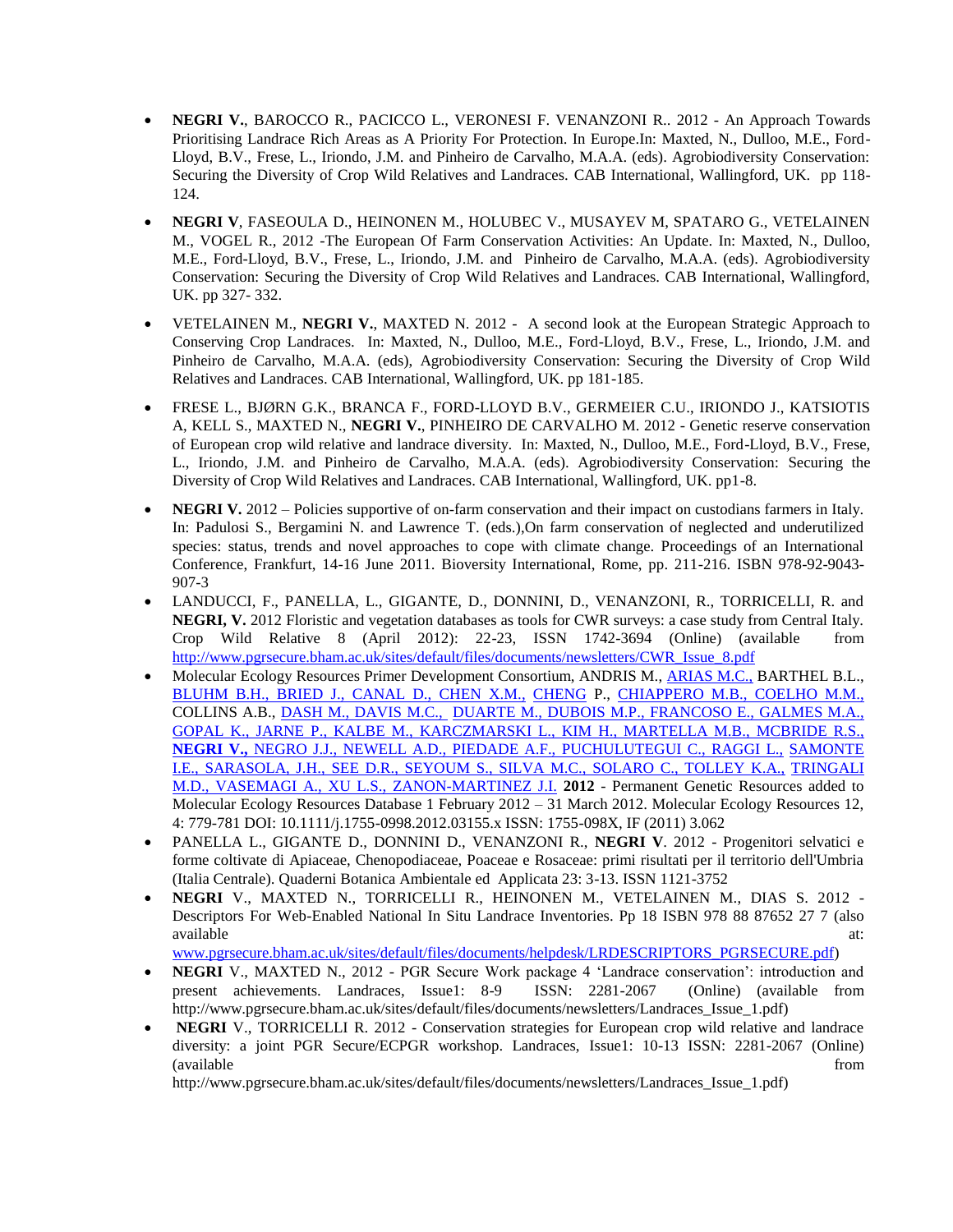- NEGRI V. 2012 Towards an Italian inventory of landrace diversity. Landraces, Issue1: 14-15 ISSN: 2281-2067 (Online) (Communication and Communication and Communication and American School available from  $(2067)$ [http://www.pgrsecure.bham.ac.uk/sites/default/files/documents/newsletters/Landraces\\_Issue\\_1.pdf\)](http://www.pgrsecure.bham.ac.uk/sites/default/files/documents/newsletters/Landraces_Issue_1.pdf)
- TORRICELLI R., TIRANTI B., SPATARO G., CASTELLINI G., ALBERTINI E., FALCINELLI M., **NEGRI V**. **2013** (on line 2012) - Differentiation and structure of an Italian landrace of celery (*Apium graveolens* L.): inferences for on farm conservation. Genetic Resources and Crop Evolution: 60:995–1006 doi: 10.1007/s10722-012-9896-5 Impact Factor (2011): 1.554
- RAGGI L., TIRANTI B., NEGRI V. **2013** (on line 2012) Italian common bean landraces: diversity and population structure. Genetic Resources and Crop Evolution, 60: 1515-1530 DOI 10.1007/s10722-012-9939-y IF (2012) 1.593
- RODRIGUEZ M., RAU D., ANGIOI S., BELLUCCI E., BITOCCHI E., NANNI L., KNÜPFFER H., **NEGRI V**., PAPA R., ATTENE G. **2013** - The European *Phaseolus coccineus* L. landraces: population structure and adaptation, as revealed by of cpSSRs, nuSSRs and phenotypic analyses. PLoS ONE 8(2): e57337. doi:10.1371/journal.pone.0057337 IF (5years) 4.09, IF (2012) 3.73
- Molecular Ecology Resources Primer Development Consortium, AKSOY S., ALMEIDA-VAL V.H.F., AZEVEDO V.C.R., BAUCOM R., BAZAGA P., BEHEREGARAY L.B., BENNETZEN J.L., BRASSALOTI R.A., BURGESS T.I., CACCONE A., CHANG S-M., CIAMPI A.Y., CIANCALEONI S., CLIMACO G., CLOUET C., COIMBRA M.R.M., COUTINHO L.L., DANTAS H.L., DE VEGA C., ECHODU R., ENYARU J., FIGUEIRA A., FILHO M.A.G., FOLTZ B., FRESSIGNE L., GADOMSKI M., GAUTHIER N., HERRERA C.M., HYSENI C., JORGE E.C., ZKACZMARCZYK D., KNOTT E., KUESTER A., LIMA A.P.S., LIMA M.A., LIMA M.P., LONGO A.L.B., LOR G., MAGGIONI R., MARQUES TS, MARTINS AR, MATOSO DA, MEDRANO M, MENDONCA M A C, METTLER R, NASCIMENTO P.R.M., **NEGRI V**., OLIVEIRA K.K.C., OLIVEIRA L.O., OVCARENKO I., PAULA-SILVA M.N., RAGGI L., SANDOVAL-CASTILLO J., ANJOS SANTOS C.H., MARTINSCHAEFER H., SEGELBACHER G., SEINO M.M., SISTROM M., TAOLE M.M., TESKE P.R., TSAGKARAKOU A., VERDADE L.M., VILLELA P.M.S., VINSON C.C., WINGFIELD B.D., WINGFIELD M.J. – **2013** Permanent Genetic Resources added to Molecular Ecology Resources Database 1 October 2012–30 November 2012. Molecular Ecology Resources 13: 341–343 doi: 10.1111/1755-0998.12061 IF (2012) 7.432.
- SPATARO G., **NEGRI V**. **2013** The European seed legislation on conservation varieties: focus, implementation, present and future impact on landrace on farm conservation. Genetic Resources and Crop Evolution 60: 2421-2430 doi:10.1007/s10722-013-0009-x IF (2012) 1.593
- GIOIA T., LOGOZZO G., ATTENE G., BELLUCCI E., BENEDETTELLI S., **NEGRI V**., PAPA R., SPAGNOLETTI ZEULI P. **2013** - Evidence for introduction bottleneck and extensive inter-gene pool (Mesoamerica x Ande) hybridization in the European common bean (*Phaseolus vulgaris* L.) germplasm. PLoS ONE 8(10): e75974. doi:10.1371/journal.pone.0075974 IF (5years) 4.09, IF (2012) 3.73
- **NEGRI V**., TORRICELLI R. 2013 Regional Laws Protect Genetic Resources in Italy. Landraces, Issue 2: 8- 9 ISSN: 2281-2067 (Online) (available from [http://www.pgrsecure.bham.ac.uk/sites/default/files/documents/newsletters/Landraces\\_Issue\\_2.pdf](http://www.pgrsecure.bham.ac.uk/sites/default/files/documents/newsletters/Landraces_Issue_2.pdf)
- PACICCO C.L., BODESMO M., TORRICELLI R. **NEGRI V**., **2013** Progress toward an Italian conservation strategy for extant LR: the first Italian official inventory of LR. Landraces, Issue 2: 10 ISSN: 2281-2067 (Online) (available from the contract of the contract of the contract of the contract of the contract of the contract of the contract of the contract of the contract of the contract of the contract of the contract of the c [http://www.pgrsecure.bham.ac.uk/sites/default/files/documents/newsletters/Landraces\\_Issue\\_2.pdf](http://www.pgrsecure.bham.ac.uk/sites/default/files/documents/newsletters/Landraces_Issue_2.pdf)
- VAN ELSEN A., AYERDI GOTOR A., DI VICENTE C., TRAON D., GENNATAS J., AMAT L., **NEGRI V**., CHABLE V. **2013** - Plant breeding for an EU bio-based economy. EUR – Scientific and Technical Research series, Publications Office of the European Union, Luxembourg, pp.158, ISSN 1831-9424 (online),
- ISBN 978-92-79-29474-7 (pdf), doi:10.2791/94661 CIANCALEONI S., CHIARENZA G.L., RAGGI L., BRANCA F., **NEGRI V. 2014** (2013 on line) - Diversity characterisation of broccoli landraces for their on-farm (in situ) safeguard and use in breeding programs. Genetic Resources and Crop Evolution, 61: 451-464 DOI: 10.1007/s10722-013-0049-2
- RAGGI L., TISSI C., MAZZUCATO A., **NEGRI V**. **2014** (on line 2013) Molecular polymorphism related to flowering trait variation in a Phaseolus vulgaris L. collection. Plant Science 215-216: 180–189. <http://dx.doi.org/10.1016/j.plantsci.2013.11.001>
- CIANCALEONI S., RAGGI L., **NEGRI V. 2014** (2013 on line) Genetic outcomes from a farmer assisted landrace selection program to develop a synthetic variety of broccoli. Plant Genetic Resources Characterization and Utilization, 1-4, DOI:10.1017/S1479262113000592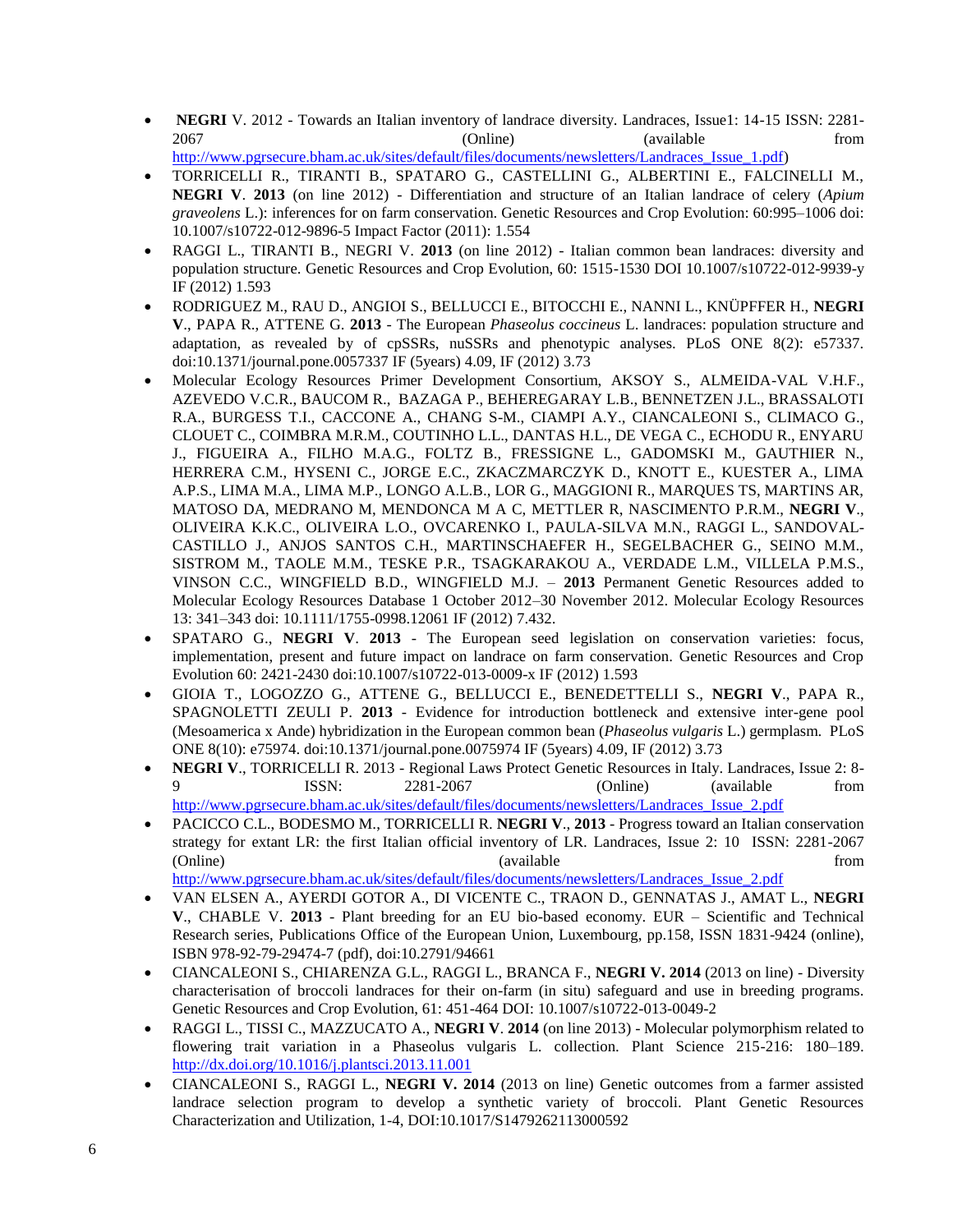- LANDUCCI F., PANELLA L., LUCARINI D., GIGANTE D, DONNINI D., KELL S., MAXTED N., VENANZONI R., **NEGRI V**. **2014** - A prioritized inventory of crop wild relatives and wild harvested plants of Italy. Crop Science. 54: 1628-1644 DOI: 10.2135/cropsci2013.05.0355
- TORRICELLI R., CIANCALEONI S., **NEGRI V**. **2014** Performance and stability of homogeneous and heterogeneous broccoli (*Brassica oleracea* L. var. italica Plenck.) varieties in organic and low-input conditions. Euphytica. 199: 385-395 DOI: 10.1007/s10681-014-1139-8
- RAGGI L., CECCARELLI S., **NEGRI V**. **2016** (on line 2015) Evolution of a barley composite cross derived population: an insight gained by molecular markers. The Journal of Agricultural Science Cambridge, [154:](http://journals.cambridge.org/action/displayBackIssues?jid=AGS&volumeId=154) 23- 39 DOI: http://dx.doi.org/10.1017/S0021859614001269 http://journals.cambridge.org/action/displayAbstract?fromPage=online&aid=10064207&fulltextType=RA&fil eId=S0021859614001269
- PANELLA L., LANDUCCI F., DONNINI D., GIGANTE D., VENANZONI R., RAGGI L., TORRICELLI R., **NEGRI V**. **2015** - Italian crop wild relatives and wild harvested plant conservation strategy. Crop Wild Relatives, 10, pp 27-28 (available from http://www.pgrsecure.bham.ac.uk/sites/default/files/documents/newsletters/CWR\_Issue\_10.pdf/)
- **NEGRI** V., TORRICELLI R., MAXTED N., HEINONEN M. **2014** European landrace conservation strategy. Available from the strategy. http://www.pgrsecure.bham.ac.uk/sites/default/files/documents/deliverables/D4.5\_European\_generic\_LR\_cons ervation\_strategy.pdf
- KLAEDTKE S., JACQUES M-A., RAGGI L., PRÉVEAUX A., BONNEAU S., **NEGRI V**., CHABLE V., BARRET M. – **2015** Terroir is a key driver of seed associated fungal assemblages. Environmental Microbiology. Early view: 11 AUG 2015 DOI: 10.1111/1462-2920.12977
- CIANCALEONI S., ONOFRI A., TORRICELLI R., **NEGRI V**. **2016** (on line 2015) Broccoli yield response to environmental factors in sustainable agriculture. European Journal of Agronomy 72: http://dx.doi.org/10.1016/j.eja.2015.09.009.
- **NEGRI** V., TORRICELLI R. **2015** Italian landrace *in situ* conservation strategy. Landraces, Issue 3: 4-6. ISSN: 2281-2067 (Online) (available from http://www.pgrsecure.bham.ac.uk/sites/default/files/documents/newsletters/Landraces\_Issue\_3.pdf)
- **NEGRI** V., TORRICELLI R., MAXTED N., HEINONEN M. **2015** European landrace conservation strategy. Landraces, Issue 3: 9-11. ISSN: 2281-2067 (Online) (available from http://www.pgrsecure.bham.ac.uk/sites/default/files/documents/newsletters/Landraces\_Issue\_3.pdf)
- **NEGRI** V., TORRICELLI R. **2015** Some examples of LR grown in Italy. Landraces, Issue 3: 12-13. ISSN: 2281-2067 (Online) (available from http://www.pgrsecure.bham.ac.uk/sites/default/files/documents/newsletters/Landraces\_Issue\_3.pdf)
- SCARTAZZA A., MANCINI M.L., **NEGRI V**., DI BACCIO D., MATTIONI C., PROIETTI S., TORRICELLI R., VILLANI F., MASSACCI A. **2015** - Promoting human well-being by caring the local biodiversity in Enabling Gardens. Landraces, Issue 3: 22-23. ISSN: 2281-2067 (Online) (available from http://www.pgrsecure.bham.ac.uk/sites/default/files/documents/newsletters/Landraces\_Issue\_3.pdf)
- RAGGI L., **NEGRI V**., CECCARELLI S. (**2016** on line) The structure of morphological diversity in a barley Composite Cross derived Population evolved under low-input conditions and its relationship with molecular diversity: indications for breeding. The Journal of Agricultural Science Cambridge, DOI[:](http://dx.doi.org/10.1017/S0021859615000921) <http://dx.doi.org/10.1017/S0021859615000921> [http://journals.cambridge.org/action/displayAbstract?fromPage=online&aid=10127889&fulltextType=RA&fil](http://journals.cambridge.org/action/displayAbstract?fromPage=online&aid=10127889&fulltextType=RA&fileId=S0021859615000921) [eId=S0021859615000921](http://journals.cambridge.org/action/displayAbstract?fromPage=online&aid=10127889&fulltextType=RA&fileId=S0021859615000921)
- SUSO M.J., BEBELI P.J., CHRISTMANN S., MATEUS C., **NEGRI V**., PINHEIRO DE CARVALHO M.A.A, TORRICELLI R., VELOSO M.M.- **2016** (On line) Enhancing legume ecosystem services through an understanding of plant-pollinator interplay. Frontiers of Plant Science. doi: 10.3389/fpls.2016.00333 available at [http://frontiersin.org/Review/EnterReviewForum.aspx?activationno=1839c8de-fa24-4d41-b1a7](http://frontiersin.org/Review/EnterReviewForum.aspx?activationno=1839c8de-fa24-4d41-b1a7-f89db8db9913&utm_source=Email+to+authors+&utm_medium=Email&utm_content=T1+4.8e1+author&utm_campaign=Email+publication) [f89db8db9913&utm\\_source=Email+to+authors+&utm\\_medium=Email&utm\\_content=T1+4.8e1+author&utm](http://frontiersin.org/Review/EnterReviewForum.aspx?activationno=1839c8de-fa24-4d41-b1a7-f89db8db9913&utm_source=Email+to+authors+&utm_medium=Email&utm_content=T1+4.8e1+author&utm_campaign=Email+publication) [\\_campaign=Email+publication;](http://frontiersin.org/Review/EnterReviewForum.aspx?activationno=1839c8de-fa24-4d41-b1a7-f89db8db9913&utm_source=Email+to+authors+&utm_medium=Email&utm_content=T1+4.8e1+author&utm_campaign=Email+publication) http://journal.frontiersin.org/article/10.3389/fpls.2016.00333/
- **NEGRI V**., FREUDENTHALER P., GASI F., MAXTED N., MENDES MOREIRA P., STRÃJERU S., TAN A., VETELÄINEN M., VOGEL R., WEIBULL J. **2016** - A European In Situ (On-Farm) Conservation and Management Strategy for Landraces. In: Maxted N., Dulloo M.E. and Ford-Lloyd, B.V. (eds.), Enhancing Crop Genepool Use: Capturing wild relative and landrace diversity for crop improvement. CAB International, Wallingford. Pp 297-312, ISBN 9781780646138